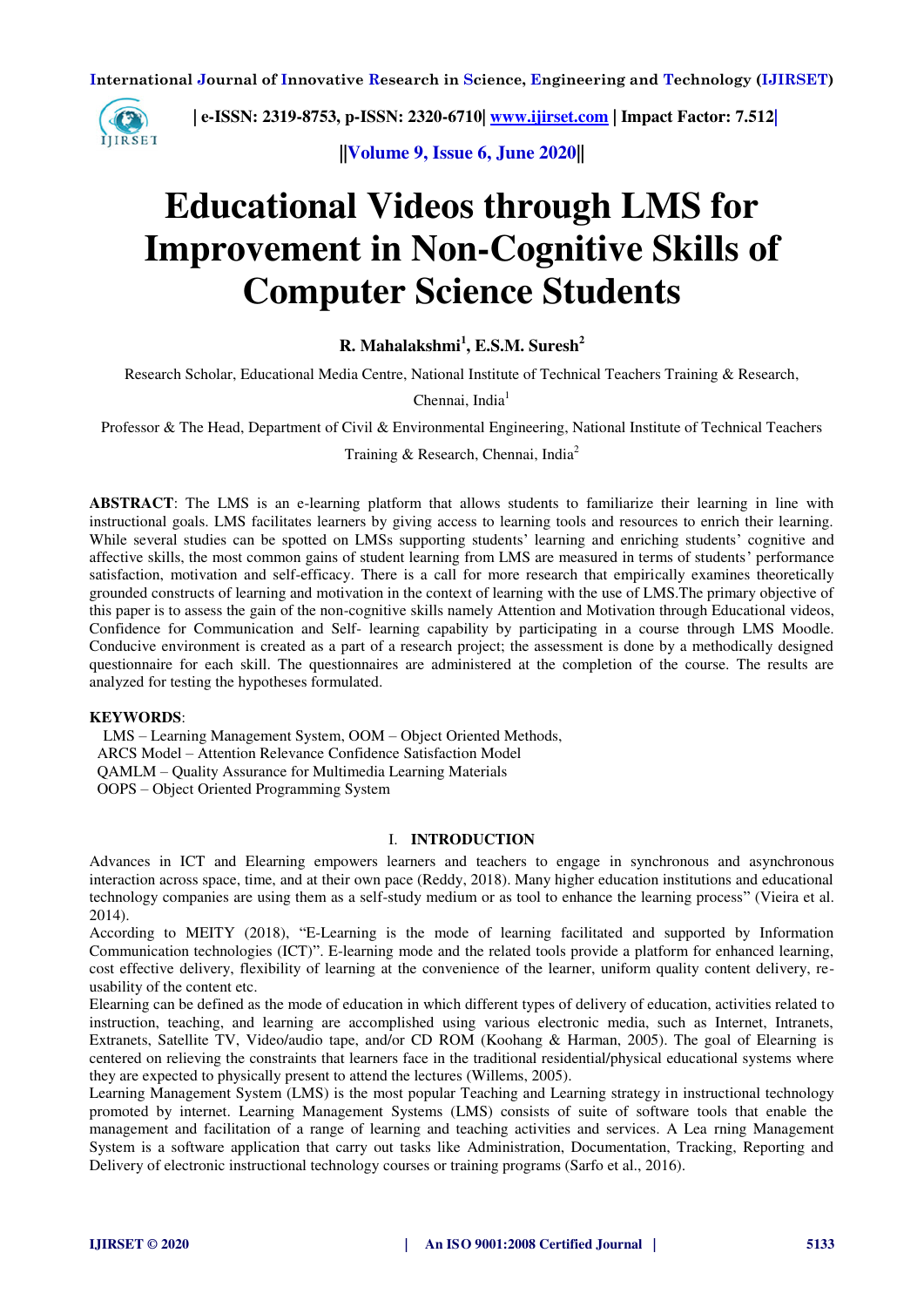

# **| e-ISSN: 2319-8753, p-ISSN: 2320-6710[| www.ijirset.com](http://www.ijirset.com/) | Impact Factor: 7.512|**

# **||Volume 9, Issue 6, June 2020||**

## **I.1 IMPORTANCE OF NON-COGNITIVE SKILLS**

One quantifiable benefit to increased motivation is that students tend to spend more time on tasks when on the computer. More time is frequently cited as a factor in achievement. Also, using a variety of multimedia components in one program or course has been shown to increase student interest and motivation (Jonita, 2002).

Student-centered instruction can foster improvements in the intrinsic motivation of students if properly designed and implemented. Principles to remember in the design process include using flexible deadlines, engaging in less overt supervision in order to increase student independence, promoting a safe and risk-friendly learning environment, and providing students with choice and control over instruction (Lashaway-Bokina, 2000). Problem-solving activities can be some of the most effective methods for using student-centered instruction to enhance intrinsic motivation. Problem solving can be combined with other student-centered methods through the use of simulations. Simulations have been found to lead to engaging learning experiences, but students need time to reflect upon their learning experiences in order to achieve improved academic outcomes to accompany the motivational benefits. This indicates the importance of quality instructional design for improving student learning outcomes (Brophy, 2010).

In addition to the fact that computers do not always lead to positive results in terms of student motivation, not all computer related activities lead to the same outcomes. Research studies report that students did not indicate equal motivation or enjoyment from all computer-based lessons. The data gathered through focus group interviews of students led to the conclusion that simulations and games were very popular while applications such as spreadsheets were not interesting or motivating for students. This strengthens the argument for a combination of student- centered and technology-based methods in order to affect an improvement in the intrinsic motivation of secondary students.

Intrinsic motivation is important to students and teachers because of its effect on learning outcomes. Motivation is a significant predictor of academic performance which leads to the conclusion that intrinsic motivation is a major factor in determining academic success. Intrinsic motivation can change based on the learning context. The learning context includes instructional design as well classroom design and atmosphere.

Visuals can also be utilized to challenge students to think on levels that require higher order thinking skills. Finally, technology provides opportunities for teachers to meet the needs of students with various learning styles through the use of multiple media (Bryant & Hunton, 2000).

## **II.A RELATED WORK**

Even though the distance mode of education ensures great level of freedom from time, place and pace of study, it has several limitations (Moallem, 2004). The LMS is an e-learning platform that allows students to familiarize their learning in line with instructional goals, and it allows learners to gain access to learning tools and resources to enrich their learning (Cheng, 2014; Rodrigues, 2011). . (Azevedo, Cromley, & Seibart, 2004; Asiri et al., 2012; Cerezo et al., 2016; Mo, 2015; Hamat, 2014; Luck, et a., 2012; Rymanova et al., 2015; De Smet et al., 2016; Sung & Mayer, 2015; You, 2016). The most common gains of student learning from LMS are measured in terms of students' ISSN 2094- 1420) attainment and performance (Cerezo et al., 2014; De Smet, 2016; Luck, et al., 2012; You, 2016; Sung (Volume) 12, March 2017 The International Journal of Research and Review 86 © 2017 Time Taylor International & Mayer, 2015), satisfaction (Naveh, 2010), self-regulated learning (Moos & Azevedo, 2008), motivation (Moos & Azevedo, 2006), and self-efficacy (Murphy & Alexander, 2000). There is a call for more research that empirically examines theoretically grounded constructs of learning and motivation in the context of learning with the use of LMS (Lepper & Wolverton, 2004). One of the major indicators of student learning is their performance overtime after the use computerbased learning environments such as the LMS. The performance is determined as a result of the material and competencies presented to learners in e-learning. Students' performance is usually a cognitive measure manifesting what students have achieved after interacting with LMS.

## **II.1 ATTENTION ANDMOTIVATION**

The expectation from any learning content and experience is the extent of 'engagement' it achieves or the attention of the student it is capable of drawing. A better learning experience will be achieved when student attention is drawn and subsequently maintained at the substantial high level throughout the video content. Analyzing the components of Student engagement which comprises of ABC Affective, Behavioral and Cognitive aspects of engagement will be useful in constructing the instrument to measure Student attention.

Cognitively engaged students would seek to go beyond the requirements, and would enjoy challenges (Trowler & Trowler, 2010). Hence the basic construct involved in framing questions around this level were with regards to time spent in understanding the materials, whether they developed useful techniques to learn new content and whether they were actively involved in most class learning experiences.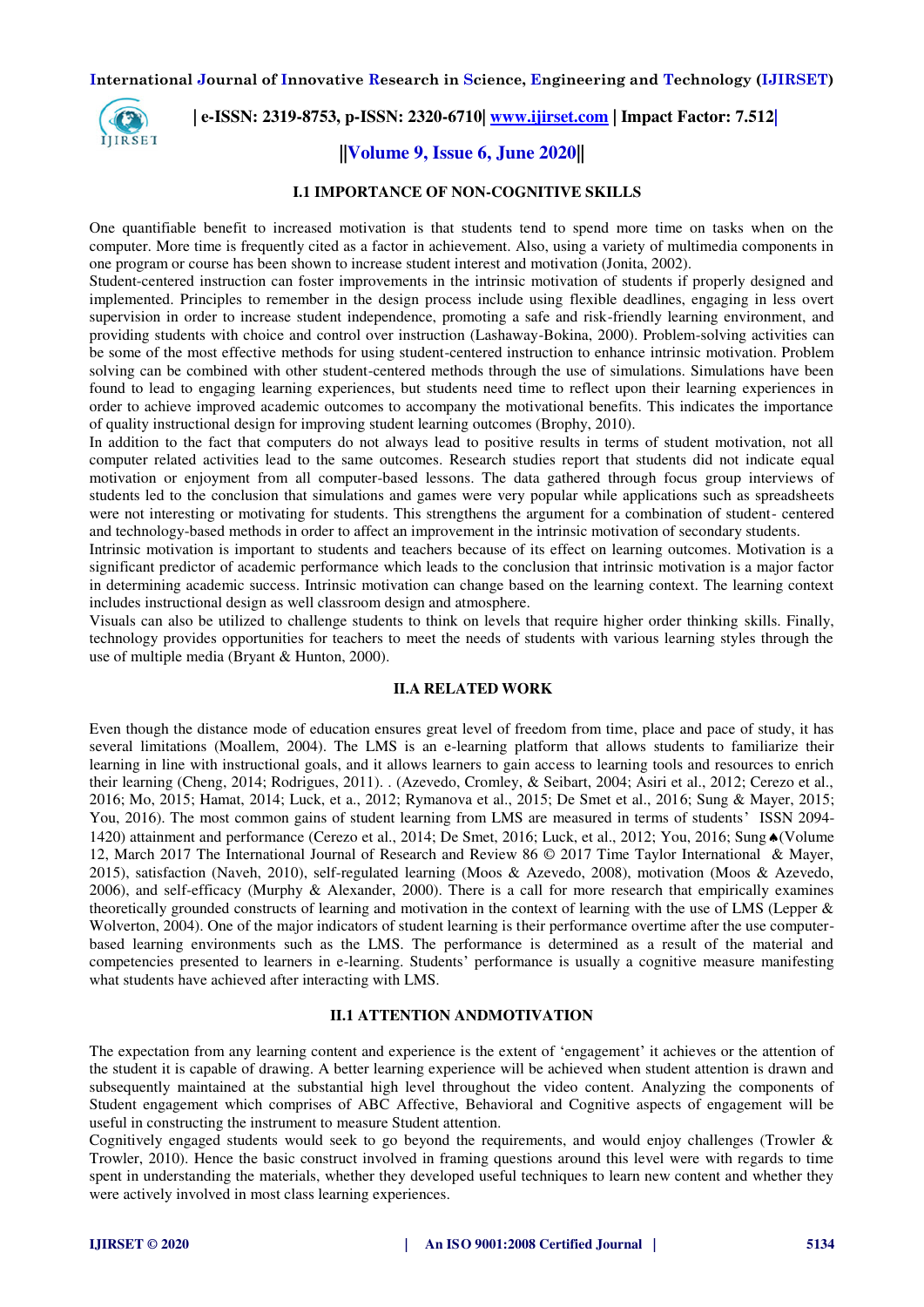

# **| e-ISSN: 2319-8753, p-ISSN: 2320-6710[| www.ijirset.com](http://www.ijirset.com/) | Impact Factor: 7.512|**

# **||Volume 9, Issue 6, June 2020||**

The affective component of student engagement involves discovering different ways to respond to learning tasks. Students who engage emotionally would experience affective reactions such as interest, enjoyment, or a sense of belonging (Trowler & Trowler, 2010). It covers feedback received from teachers as well as confidence to do well in class. The questions that covered the affective domain covered these areas.

The third engagement component concerns the students' behavioral or psychomotor actions to the task. Students who are behaviorally engaged would typically comply with behavioral norms, such as attendance and involvement, and would demonstrate the absence of disruptive or negative behavior (Trowler & Trowler, 2010). The important issue for students involves the shared actions to learning tasks with respect to working with the peer-group, faculty and discussing ideas outside class. This was kept in mind when framing questions belonging to the behavioral level Falleiro, S. S.(2013).

Subsequently, though the initial success of a learning content is in drawing and then retaining the attention of the student, the effort is fruitful only when the content can motivate the student as motivation done helps the student remember the content and works as the source of inspiration for the student to achieve good to great results. Student Motivation is based on ARCS i.e., Attention, Relevance, Confidence and Satisfaction model of instruction. Keller's model contains four categories of motivational variables: attention, relevance, confidence and satisfaction (ARCS). ARCS Model is widely applied to the production instructional material due to its connectivity between learning motivation theories and instructional design and development processes (Huang & Johnson, 2008). Given below are the four ARCS factors (Keller, 1988):





ARCS Model:- Capture the learner's **A**ttention at the start of the lesson and maintain it throughout the lesson; **R**eport to learners of the importance of the lesson and how taking the lesson could benefit them; Employs strategies like 'design on the basis of success' and inform learner of the lesson expectations; Provides feedback on performance and allow learners to apply what they learn in real-life situations.

Based on ARCS model, the Motivation may be linked to four different motivation levels. The Attention component of student motivation in ARCS model has been conceptualized in a variety of ways, but the basic constructs involved around focusing on whether the students found what they are learning interesting, whether they found things that stimulated the curiosity and whether the variety of reading passages, exercises or other comments helped keep the attention of the students.

The relevance component of student motivation involves questions that centered on the ability of the student to learn and perform better. The statements under this section covered understanding, importance and usefulness of learning what is being taught. The third motivation component concerns confidence and focuses on the ability of a student to learn and perform better, the confidence level of the student and expectance to do well in assessments. The questions on the satisfaction component of ARCS focus on the students' ability to satisfactory complete and enjoy the learning process

## **II.2 CONFIDENCE FORCOMMUNICATION**

For gaining communication skills, the primary requirement is the Confidence for Communication and comes next the willingness to contribute and listen. Next comes the language skills. The exposure to the subject-based vocabulary or terminology and usage in the context in the video, text lessons and in the quiz and assignment provides them an exposure to the terminology.

In colleges, where more students can be seen from less-educated or less-motivated backgrounds, students can be observed to have a starting trouble in communication. Even when asked a question or when asked to express doubts at the end of a session, proper response might not be received. The reasons for these can be any one or more of the following. In a physical classroom, a student may have inhibitions like

- i. The other students or teacher may mock at theirlanguage
- ii. The other students or teacher may mock at their subject knowledge &exposure
- iii. The other students may mock at them for acting'studious'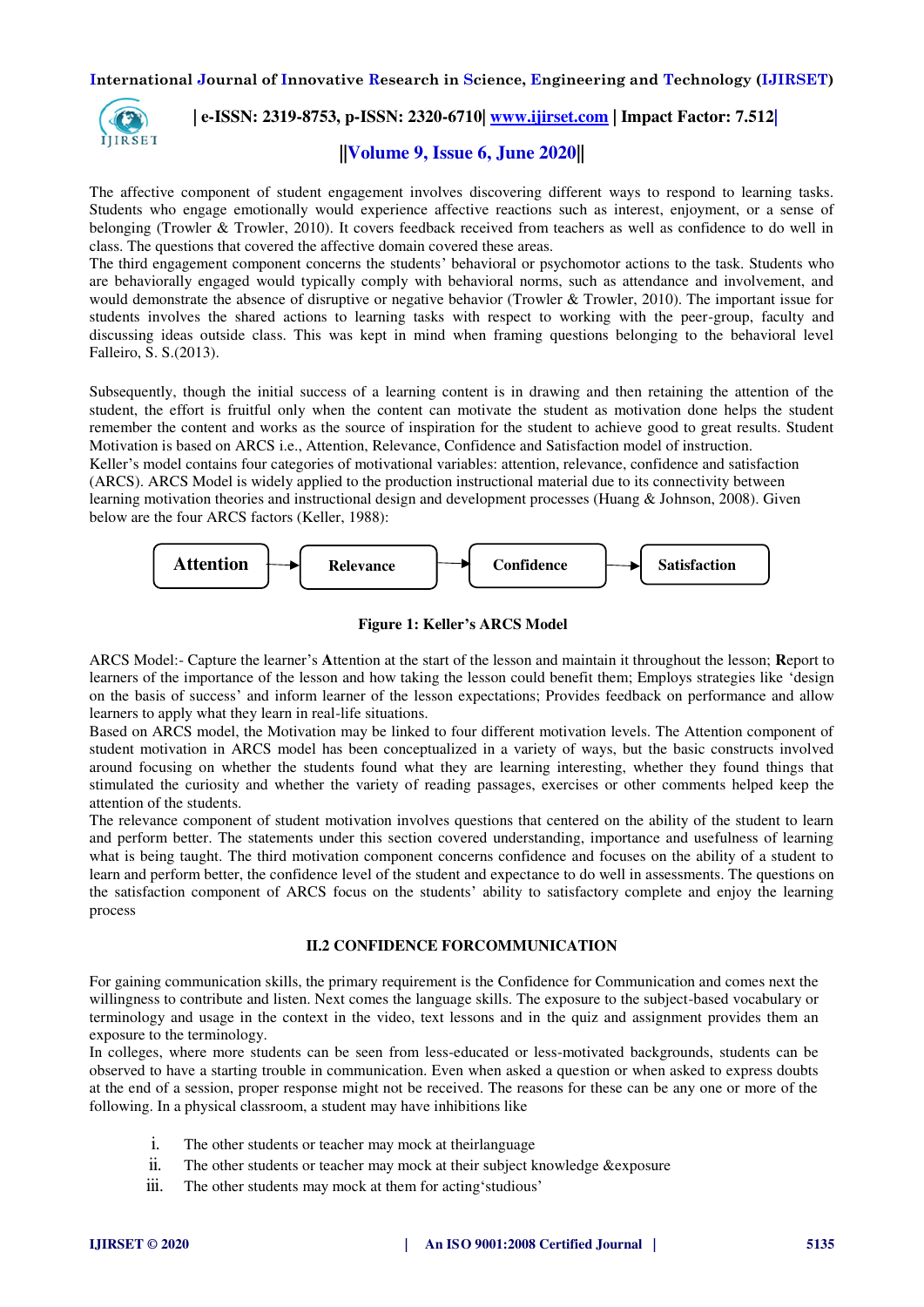

# **| e-ISSN: 2319-8753, p-ISSN: 2320-6710[| www.ijirset.com](http://www.ijirset.com/) | Impact Factor: 7.512|**

# **||Volume 9, Issue 6, June 2020||**

In an online LMS-based classroom, there is little chance for these conflicts to occur. Moreover, the chat, news forum and the topic-based forums where mainly they are interacting provides them an opportunity to contribute to the discussions in the word level or phrase level or sentence level. Such a 'start' is important for the Confidence. It is a known fact that any person gains a skill by just one magic that is 'practice'. Hence the further expectation is that when the students start talking with friends on a topic, getting due encouragements then and there in the form of appreciation, they gain more confidence and speak with teachers, then get ready to speak with experts or with any new person. This gradual development which starts with engagement and proceeds with motivation has to be measured. Hence, a few attributes from engagement scale and more from motivation scale are considered to construct this instrument to measure the gain of confidence for communication.

# **II.3 SELF-LEARNINGCAPABILITY**

Self-learning is vital in the competitive world of today to thrive at any stage of career; whilst opportunities are more, amid no limit on how much one needs to learn and qualify, the benefits of self-learning capability can be assured. At college, in spite of excellent faculty and a surplus faculty-student ratio, students might experience difficulty in following the teaching-learning process due to variety of distractions starting from societal to personal where Selflearning would help. It would be better to start self- learning during an internship or an employment where Selflearning capability becomes crucial.

### II.B **NEED FOR THESTUDY**

Aside from cognitive outcomes, there are identified non-cognitive constructs that are developed during and after exposure to LMS. This non-cognitive outcome includes self-regulation (see Moos & Azevedo, 2008; Magno & Ocampo, 2015), engagement (Howard et al., 2015; Rashid & Asghar, 2016), and motivation (Mayer, 2014). These non-cognitive factors such as self- regulation, engagement, and motivation were studied with achievement and experimental designs with various traditional instructional interventions. They need to be studied extensively within a computer-based learning if they develop in the same pattern using traditional instructional support (Rashid & Asghar, 2015).

It is notable in studies that students develop specific skills while going through lessons that are delivered via LMS as explained by the cognitive affective multimedia learning (Brunken, Plus, & Moreno, 2011). These non-cognitive skills include self-regulation, motivation, and engagement.

# **II.C OBJECTIVES**

- $\triangleright$  To assess the student gain of Attention and Motivation by attending video-based lessons
- $\triangleright$  To assess the student gain of Confidence for Communication by taking up the activities in LMS
- $\triangleright$  To assess the student gain of Self Learning Capability by taking up the activities in LMS

### **II.D HYPOTHESES**

Based on the objectives of the study, following hypotheses are framed: To compare the performance of the students in terms of three aspects based on the scores in the previous exams gain of Attention & Motivation, Confidence for Communication, Self-learning capability.

a) There is no significant difference in the mean value for the variable "Attention and Motivation" gained by listening to the video content among respondents with different level of performance in terms of their academic grade.

b) There is no significant difference in the mean value for the variable "Confidence for Communication" among respondents with different level of performance in terms of their academic grade.

c) There is no significant difference in the mean value for the variable "Self-learning capability" among respondents with different level of performance in terms of their academic grade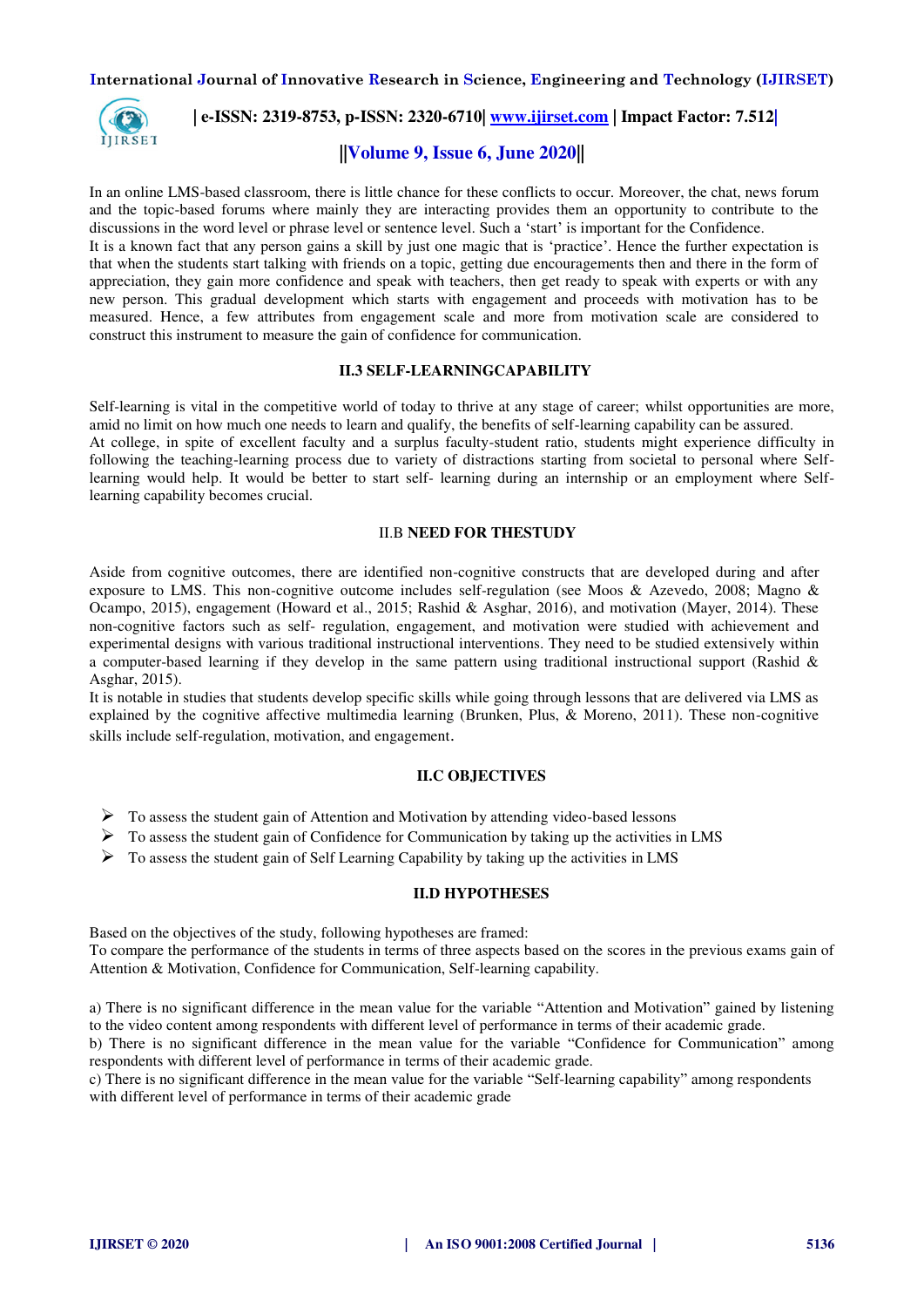

 **| e-ISSN: 2319-8753, p-ISSN: 2320-6710[| www.ijirset.com](http://www.ijirset.com/) | Impact Factor: 7.512|**

**||Volume 9, Issue 6, June 2020||** 

III. **METHODOLOGY** 

### **III.1 RESEARCH METHODOLOGY**



## **III.2 RESEARCH PREPARATIONS**

- Video lessons were designed, developed and prepared for delivery through LMS after being validated by experts through a questionnaire with criteria from Quality Assurance for Multimedia Learning Materials (CEMCA,2010)
- $\triangleright$  Activities in LMS were designed based on Gagne's 9-step model, with revised Blooms Taxonomy used to design questions for formative evaluations
- $\triangleright$  Implementation plan and preparations
- $\triangleright$  Design of questionnaires for self-assessment of student gain of non-cognitive skills Reliability and validity tested

## **QUESTIONNAIRE FOR SELF-ASSESSMENT OF GAIN OF ATTENTION AND MOTIVATION THROUGH THE VIDEO- BASED COURSE THROUGH LMS MOODLE ATTENTION AND MOTIVATION**

Based on the characteristics described in Section II.1, the criteria can be formulated to create the questionnaire to measure motivation. Considering the engagement and motivation aspects, the gain of the attitude 'Attention and Motivation' as a result of viewing the video can be assessed. The questionnaire to measure the effectiveness of the video is hence formed using the 9 characteristics to assess the gain of Attention and Motivation by listening to the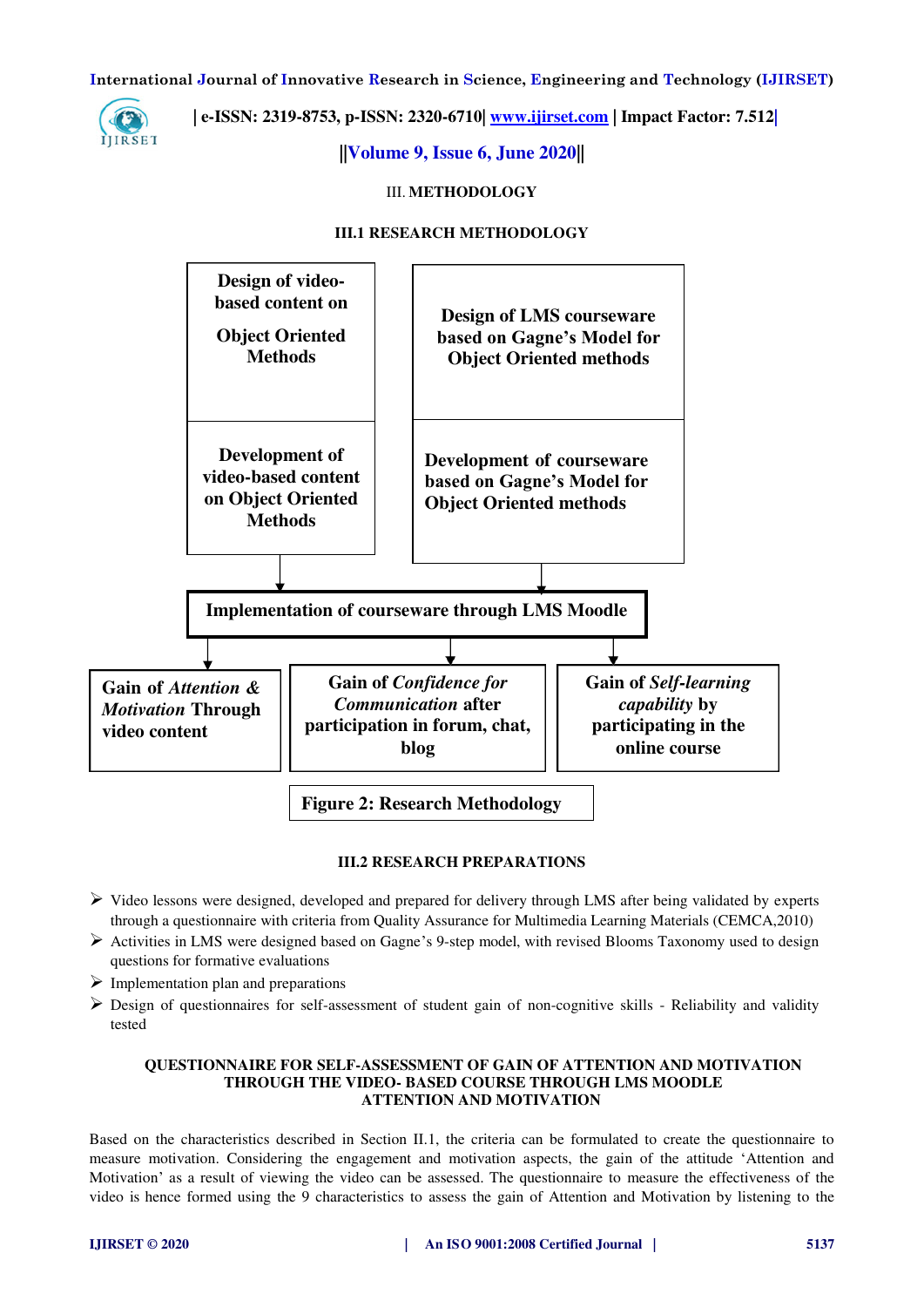

 **| e-ISSN: 2319-8753, p-ISSN: 2320-6710[| www.ijirset.com](http://www.ijirset.com/) | Impact Factor: 7.512|**

# **||Volume 9, Issue 6, June 2020||**

video content listed as:-

- i. Stimulation of curiosity
- ii. Quality helping to hold attention
- iii. Appease
- iv. Element of surprise
- v. Presentation enabling ease of understanding
- vi. Enjoyable when recollected
- vii. Content matching student's personal interest
- viii. Inspiration for software development
- ix. Inspiration for video content development

Each of these statements was rated on a scale of 1 to 5. The questionnaire to measure Attention and Motivation was prepared on five point Likert-type scale and the objects labeled as:

Strongly disagree : 1, Disagree : 2, Neutral :3, Agree : 4, Strongly agree : 5.

# **VALIDITY AND RELIABILITY**

ValiditywastestedbyqualifiedandcompetentProfessors.Thereliabilityofthe"Attention and Motivation" questionnaire was tested by calculating Cronbach Alpha Coefficient. The value of Cronbach Alpha was 0.78 which is better than acceptable limit of0.6.

Reliability of the survey instrument is the measure to determine the consistency of similar measures in a scale in producing similar results (Rosenthal &Rosnow, 1984). It has two dimensions, namely, repeatability and internal consistency. Internal consistency refers to the ability of a scale item to correlate with other items in the scale that are intended for the measurement of the same construct. Items measuring the same construct are expected to be positively correlated with each other. A common measure of internal consistency of a measurement instrument is Cronbach's alpha (Cronbach, 1951). In general, a scale is considered reliable in measuring the construct, if the Cronbach's alpha value is greater than 0.7 (Nunnally, 1978).

### **QUESTIONNAIRE FOR SELF-ASSESSMENT OF GAIN OF CONFIDENCE FOR COMMUNICATION BY ATTENDING COURSE THROUGH LMS MOODLE**

#### **CONFIDENCE FORCOMMUNICATION**

Based on the characteristics of engagement and motivation, it is understood that, Confidence is an affective aspect which causes Engagement, Challenge of expression is created by Cognitive engagement and the interest and initiative to share the learning experience, and Interactions show the Behavioral engagement. Hence with characteristics from engagement aspects and ARCS instructional model of Motivation, the characteristics for gaining Confidence for Communication are located. The following 11 characteristics comprise the assessment of the gain of Confidence for Communication by participating in the activities of the LMS Moodle.

- i. Encouragement for active participation
- ii. Variety of resources and activities retaining attention
- iii. Participation in small group discussions –starters
- iv. Initiative to interact with teachers to review assignments, tests or to ask doubts
- v. Contribution to discussions through questions
- vi. Challenge to express
- vii. Motivation to complete tasks for future
- viii. Satisfaction in activity completion
- ix. Gain of confidence to express ideas through discussion forum participation
- x. Feedback and comment
- xi. Confidence and interest to share the experience with others

Each of these statements was rated on a scale of 1 to 5. The questionnaire to measure Confidence for Communication was prepared with a five point Likert-type scale and the objects labeled as:

Strongly disagree : 1, Disagree : 2, Neutral :3, Agree : 4, Strongly agree : 5.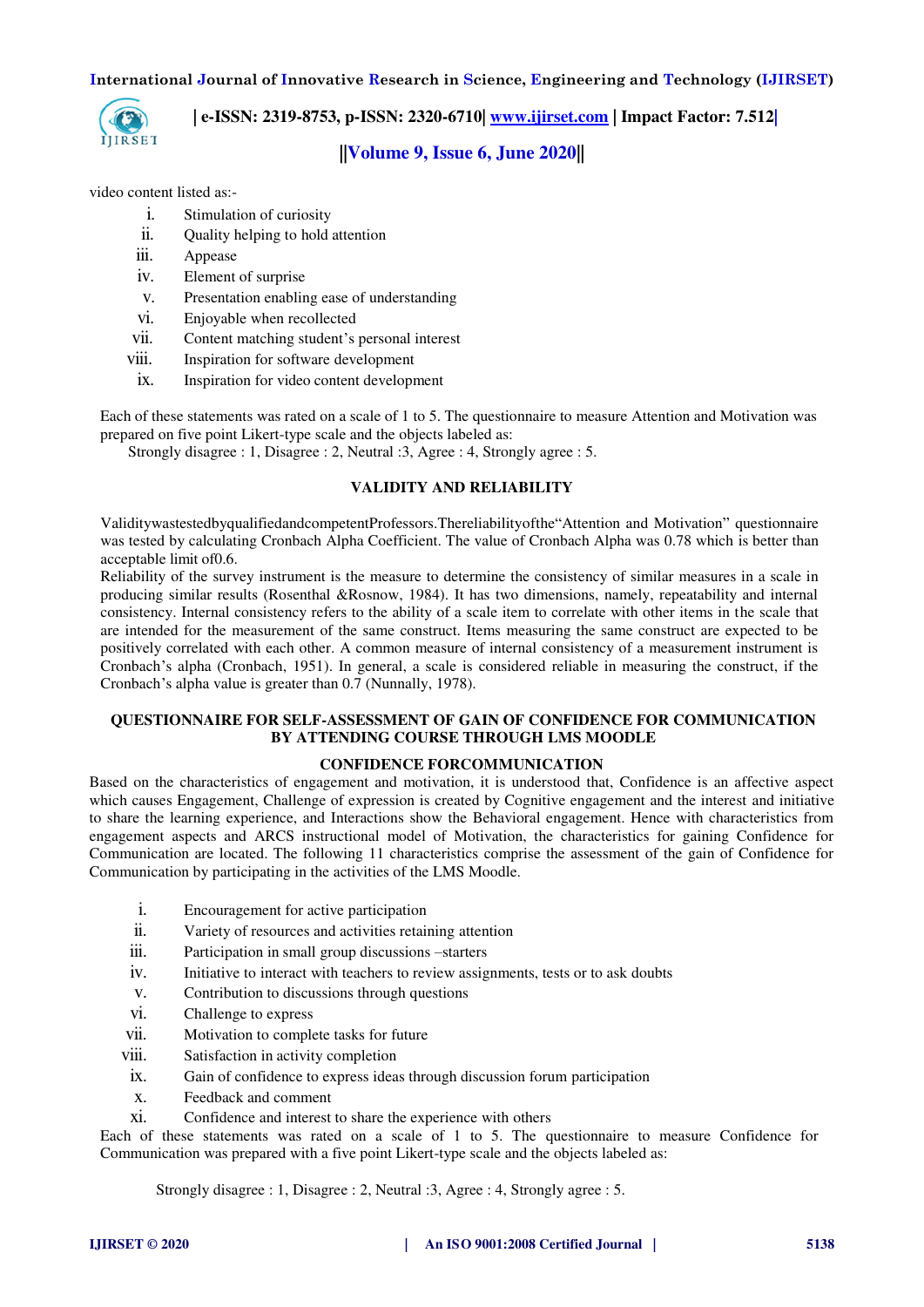# **| e-ISSN: 2319-8753, p-ISSN: 2320-6710[| www.ijirset.com](http://www.ijirset.com/) | Impact Factor: 7.512|**

**||Volume 9, Issue 6, June 2020||** 



#### **Research Procedure**

#### **VALIDITY ANDRELIABILITY**

Validity was tested by qualified and competent Professors. The reliability of the "Confidence for Communication" questionnaire was tested by calculating Cronbach Alpha Coefficient. The value of Cronbach Alpha was 0.86 which is better than acceptable limit of 0.6.

#### **QUESTIONNAIRE FOR SELF-ASSESSMENT OF GAIN OF SELF-LEARNING CAPABILITY BY ATTENDING THE VIDEO-BASED COURSE THROUGH LMSMOODLE SELF-LEARNINGCAPABILITY**

Validity was tested by qualified and competent Professors. The reliability of the "Confidence for Communication" questionnaire was tested by calculating Cronbach Alpha Coefficient. The value of Cronbach Alpha was 0.86 which is better than acceptable limit of 0.6.

- x. Enjoying discovery of new ways for task completion
- xi. Trying to get the association between unknown to known
- xii. Developing useful ways to learn
- xiii. Active participation in class activities
- xiv. Ability to find ways to make the course interesting
- xv. Confidence to self-learn and perform well
- xvi. Interest to extend the experience gained to other subject learning
- xvii. Scoring of the variable

Each of these statements were to beratedonascaleof1to 5.Thequestionnairetomeasure Self-learning capability was prepared with a five point Likert-type scale and the objects labeled as: Strongly disagree : 1, Disagree : 2, Neutral :3, Agree : 4, Strongly agree :5.

# **SAMPLING PROCEDURE**

This study has the objective of examining the effectiveness of LMS Moodle using a quasi- experimental design. There was a need to locate institutions where there was a feasibility of giving a one week online course to the students through an LMS.

IJIRSET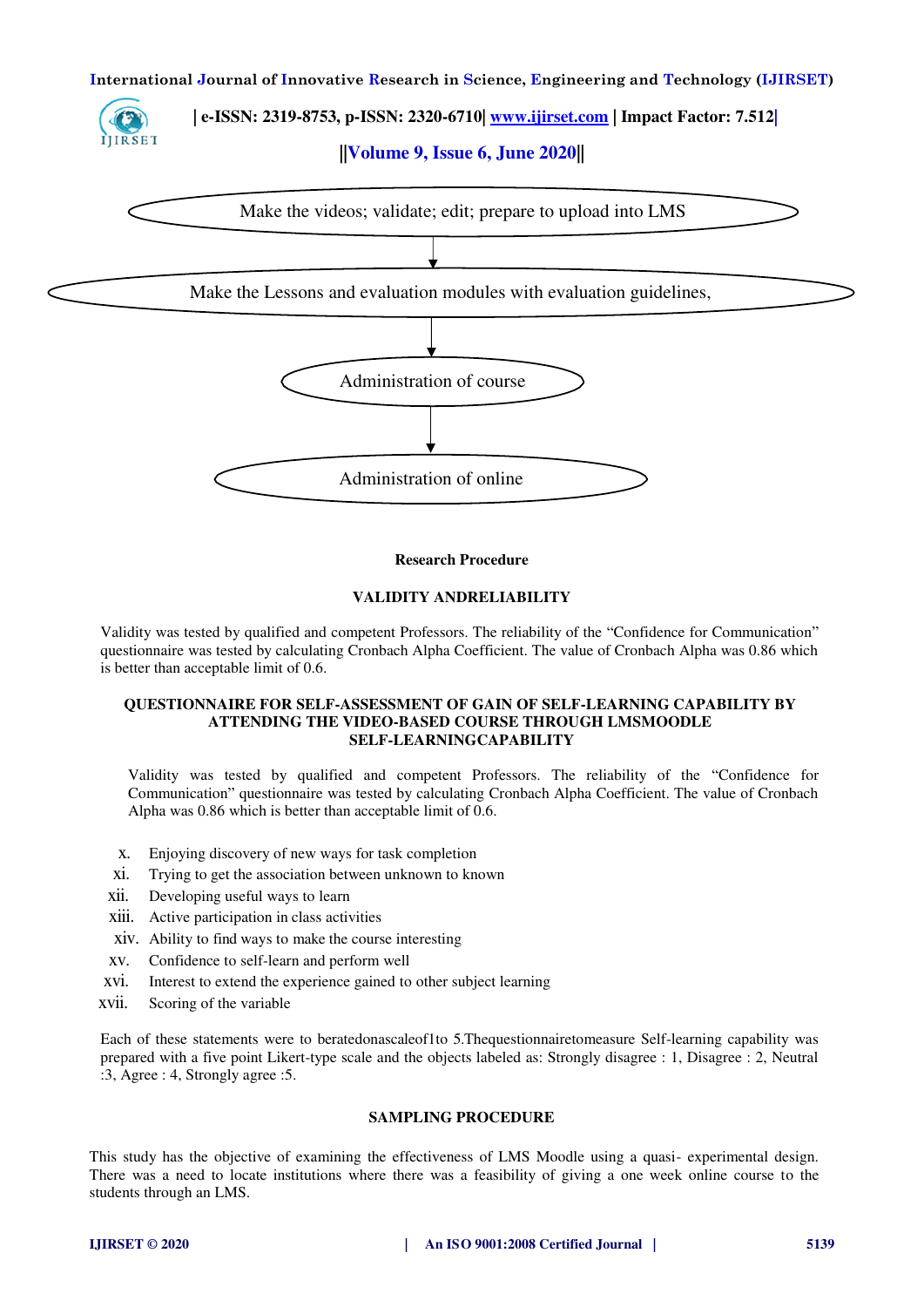

# **| e-ISSN: 2319-8753, p-ISSN: 2320-6710[| www.ijirset.com](http://www.ijirset.com/) | Impact Factor: 7.512|**

# **||Volume 9, Issue 6, June 2020||**

Purposive sampling method was chosen for the experimental study. Purposive sampling techniques are primarily used in qualitative (QUAL) studies and may be defined as selecting units (e.g., individuals, groups of individuals, institutions) based on specific purposes associated with answering a research study's questions. Maxwell (1997) further defined purposive sampling as a type of sampling in which, ''particular settings, persons, or events are deliberately selected for the important information they can provide that cannot be gotten as well from other choice'' (Tedlie & Yu, 2009; Palinkas et al., 2013**).** 10 colleges in and around Chennai were selected for the conduct of an online course for the purpose of the study. The Institutions were carefully selected based on the performance of their students and sufficient care has been taken to have variety and uniformity in the sample.

The sample size of the study was calculated using the guideline given by Krejcie and Morgan (1970). Accordingly it was decided to include 600 students from the 10 institutions chosen as 60 students were selected from each of the ten institutions. Thus the final sample size was 600 students from Second year and third year course of Bachelor of Engineering (B.E.) in Computer Science Engineering (CSE) department.

## **DATA COLLECTION**

A pretest was conducted by the researcher to the participants in their college. They were given an introduction about working with Moodle. The researcher took the responsibility of registering the students and faculty from an institution into the course. The contacts throughout the course and tests at the end are conducted fully through online; the questionnaires are also distributed through online at the time of course completion.

## IV.**RESULTS &DISCUSSION**

#### **IV.1 RELIABILITYANALYSIS**

Table 1 shows the Cronbach's alpha scores of all the variables of the study. The results indicate the values of the alpha as well above the cut-off limit of 0.7. Hence, the inference is that the instrument designed for the study is reliable and can be conveniently administered with the samples of the study.

| <b>Variable</b>                 | No. of<br><b>Items</b> | <b>Cronbach's Alpha</b> |
|---------------------------------|------------------------|-------------------------|
| <b>Attention and Motivation</b> |                        | 0.78                    |
| Confidence for Communication    | 11                     | 0.86                    |
| Self-learning Capability        |                        | 0.72                    |

#### **Table 1: Reliability Analysis**

## **IV.2 HYPOTHESIS TESTING**

The hypotheses were tested using the statistical testing technique One-Way ANOVA.

**1a. There is no significant difference in the mean value for the variable "Attention and Motivation in the video lectures" among respondents with different level of performance in terms of their academic grade.** 

The statistical test one way ANOVA (Analysis of Variance) was used to measure the significance of the difference in the mean value of the responses for the variable Attention and Motivation among students with different level of performance in terms of their academic grade. The academic grade of the students was categorized into five groups as Above 90 marks, 81 to 90 marks, 71 to 80 marks, 50 to 70 marks, and Less than 50 marks.

ThedescriptivestatisticsofthevariableAttentionandMotivationshowingthedistribution of responses in terms of the mean and the standard deviation for different academic grade of the respondents of the study is shown in Table2.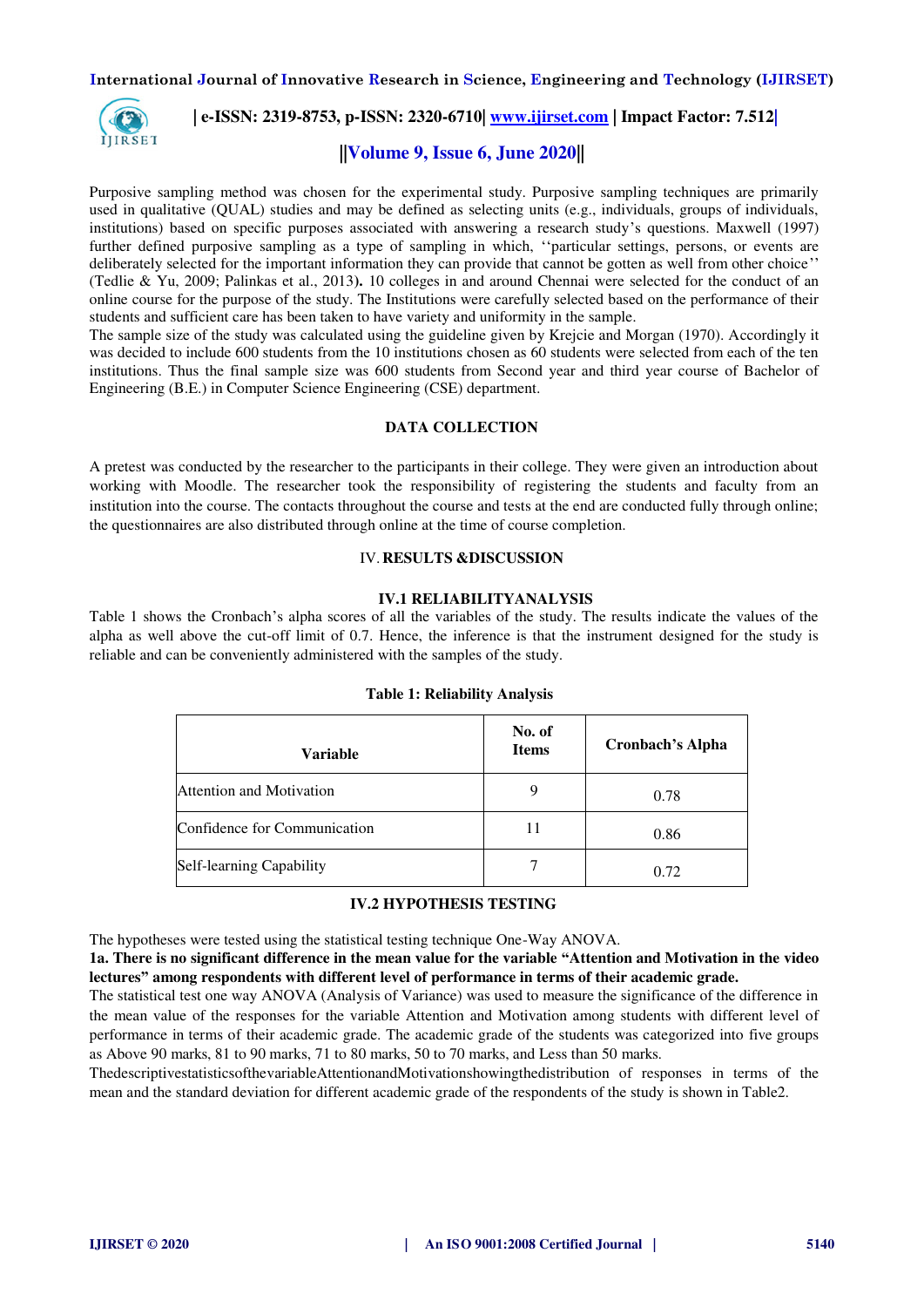

# **| e-ISSN: 2319-8753, p-ISSN: 2320-6710[| www.ijirset.com](http://www.ijirset.com/) | Impact Factor: 7.512|**

# **||Volume 9, Issue 6, June 2020||**

| <b>Variable</b>             | <b>Grade</b> (Marks) | N              | <b>Mean</b> | Std.<br><b>Deviation</b> | <b>Minimum</b> | <b>Maximum</b> |
|-----------------------------|----------------------|----------------|-------------|--------------------------|----------------|----------------|
|                             | Above 90             | 81             | 4.181       | 0.2608                   | 3.8            | 4.8            |
|                             | 81 to 90             | 116            | 4.243       | 0.2645                   | 3.9            | 5.0            |
| Attention and<br>Motivation | 71 to 80             | 135            | 4.290       | 0.2229                   | 3.7            | 4.9            |
|                             | 50 to 70             | 66             | 4.252       | 0.2355                   | 3.7            | 4.8            |
|                             | Less than 50         | $\overline{2}$ | 4.200       | 0.1414                   | 4.1            | 4.3            |
|                             | Total                | 400            | 4.248       | 0.2472                   | 3.7            | 5.0            |

### **Table 2: Descriptive Statistics: Attention and Motivation**

The results of ANOVA shown in Table 3 indicate a significant difference in the mean value for the variable Attention and Motivation  $[F(1, 398) = 2.530, p = 0.04]$  reported across the different academic grade of the respondents. The p-value is less than 0.05; hence the null hypothesis is rejected.

|               | <b>Variable</b>       | Sum of<br><b>Squares</b> | df  | <b>Mean</b><br><b>Square</b> | F     | Sig. |
|---------------|-----------------------|--------------------------|-----|------------------------------|-------|------|
| Attention and | <b>Between Groups</b> | .609                     |     | .152                         | 2.530 | 0.04 |
| Motivation    | <b>Within Groups</b>  | 23.769                   | 395 | .060                         |       |      |
|               | Total                 | 24.378                   | 399 |                              |       |      |

**1b. There is no significant difference in the mean value for the variable "Confidence for Communication" among respondents with different level of performance in terms of their academic grade.** 

One way ANOVA (Analysis of Variance) was used for the measurement of the significance of the difference in the mean value for the responses of the variable Confidence for Communication among students with different levels of performance in terms of their academic grade which was categorized into five groups as Above 90 marks, 81 to 90 marks, 71 to 80 marks, 50 to 70 marks, and Less than 50 marks.

The descriptive statistics of the variable Confidence for Communication showing the distribution of responses in terms of mean and standard deviation for different academic grade of the respondents of the study are shown in Table 4.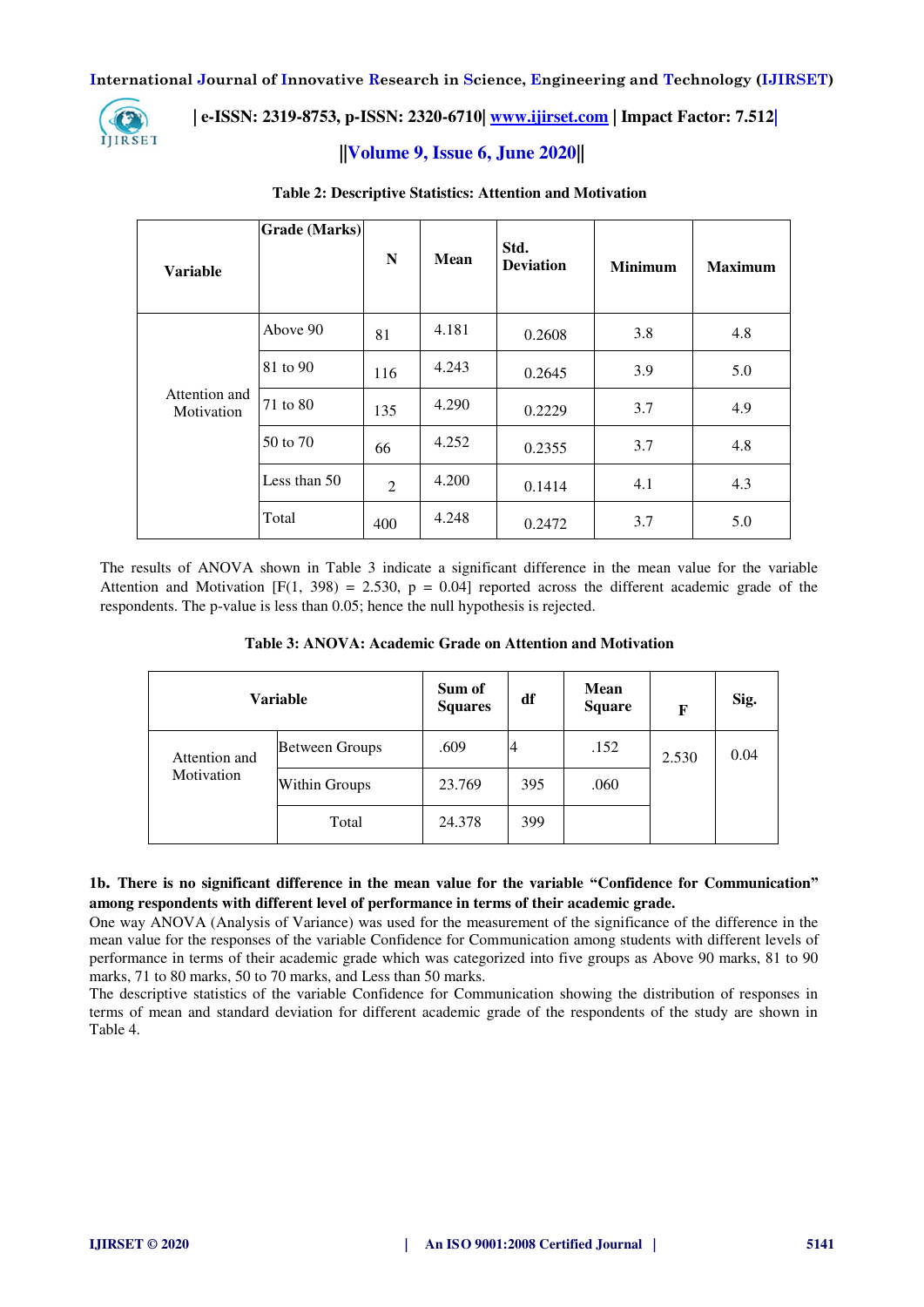

# **| e-ISSN: 2319-8753, p-ISSN: 2320-6710[| www.ijirset.com](http://www.ijirset.com/) | Impact Factor: 7.512|**

# **||Volume 9, Issue 6, June 2020||**

| <b>Variable</b>                 | Grade<br>(Marks) | N   | <b>Mean</b> | Std.<br><b>Deviation</b> | <b>Minimum</b> | <b>Maximum</b> |
|---------------------------------|------------------|-----|-------------|--------------------------|----------------|----------------|
|                                 | Above 90         | 81  | 4.468       | 0.1116                   | 4.2            | 4.8            |
| Confidence for<br>Communication | 81 to 90         | 116 | 4.447       | 0.1834                   | 3.7            | 5.0            |
|                                 | 71 to 80         | 135 | 4.489       | 0.1923                   | 4.0            | 5.0            |
|                                 | 50 to 70         | 66  | 4.436       | 0.2435                   | 3.6            | 4.8            |
|                                 | Less than 50     | 2   | 3.900       | 0.4243                   | 3.6            | 4.2            |
|                                 | Total            | 400 | 4.461       | 0.1916                   | 3.6            | 0.             |

### **Table 4: Descriptive Statistics: Confidence for Communication**

The results of ANOVA shown in Table5 indicate a significant difference in the meanvalue for the variable Confidence for Communication  $[F(1, 398) = 5.702$ ,  $p = 0.000 \le .05]$  reported across the different academic grade of the respondents. The p-value is less than 0.05, hence the null hypothesis is rejected.

| <b>Variable</b> |                   | Sum of<br><b>Squares</b> | df  | Mean<br><b>Square</b> | F     | Sig.  |
|-----------------|-------------------|--------------------------|-----|-----------------------|-------|-------|
| Confidence for  | Between<br>Groups | .800                     | 4   | 0.200                 |       |       |
| Communication   | Within Groups     | 13.852                   | 395 | 0.035                 | 5.702 | 0.000 |
|                 | Total             | 14.652                   | 399 |                       |       |       |

# **1c. There is no significant difference in the mean value for the variable "Self-learning Capability" among respondents with different level of performance in terms of their academic grade.**

One way ANOVA (Analysis of Variance) was used for the measurement of the significance of the difference in the mean value for the responses of the variable Self-learning Capabilityamong students with different level of performance in terms of their academic grade. The academic grade of the students was categorized into five groups as Above 90 marks, 81 to 90 marks, 71 to 80 marks, 50 to 70 marks, and Less than 50 marks.

The descriptive statistics of the variable Self-learning Capability showing the distribution of responses in terms of mean and standard deviation for different academic grade of the respondents of the study is shown in Table 6.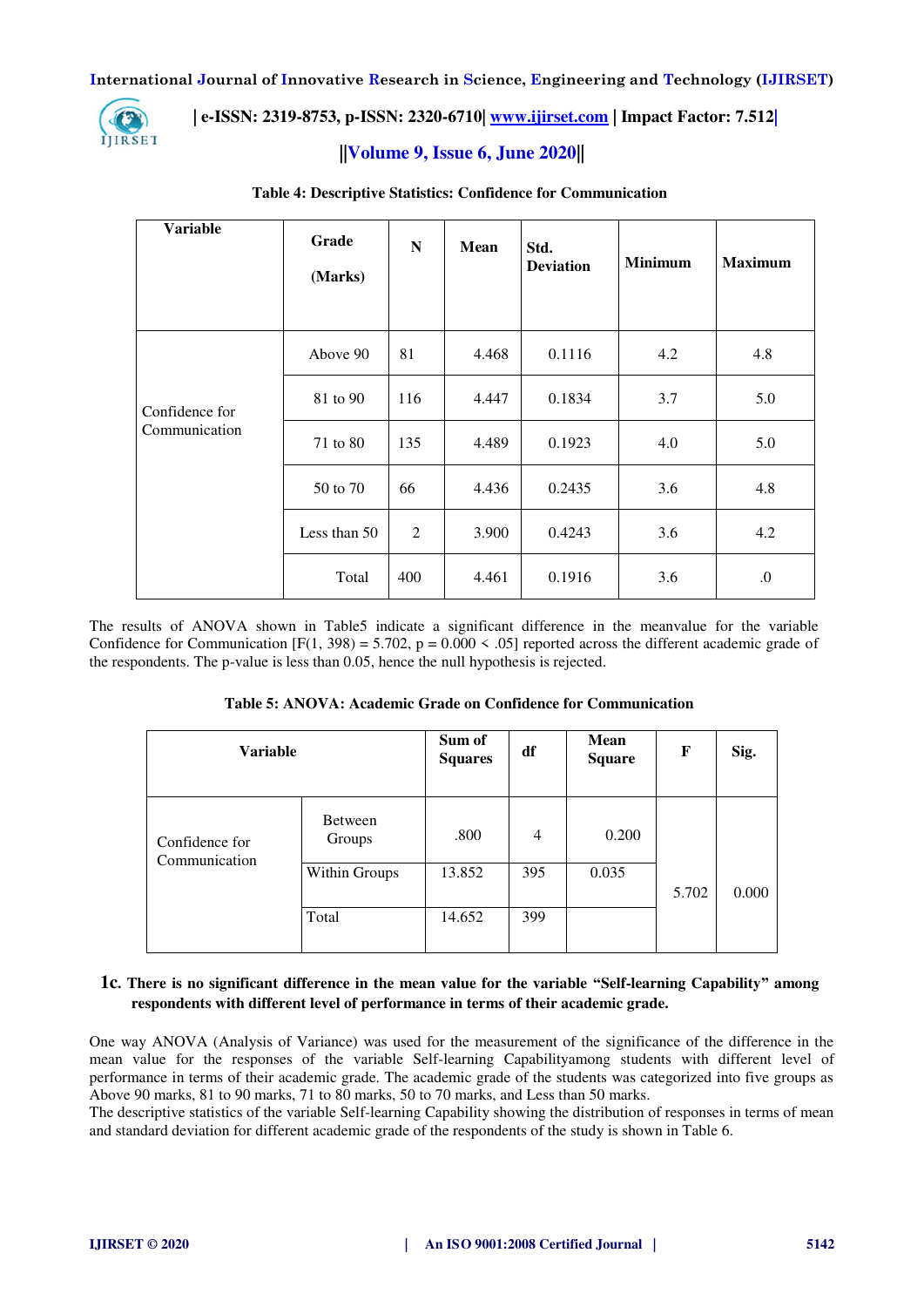

# **| e-ISSN: 2319-8753, p-ISSN: 2320-6710[| www.ijirset.com](http://www.ijirset.com/) | Impact Factor: 7.512|**

# **||Volume 9, Issue 6, June 2020||**

| <b>Variable</b>             | Grade<br>(Marks) | N   | <b>Mean</b> | Std.<br><b>Deviation</b> | <b>Minimum</b> | <b>Maximum</b> |
|-----------------------------|------------------|-----|-------------|--------------------------|----------------|----------------|
|                             | Above 90         | 81  | 4.522       | 0.1405                   | 4.1            | 4.7            |
|                             | 81 to 90         | 16  | 4.428       | 0.1946                   | 3.9            | 4.7            |
| Self-learning<br>Capability | 71 to 80         | 135 | 4.190       | 0.2106                   | 3.7            | 4.6            |
|                             | 50 to 70         | 66  | 4.042       | 0.2046                   | 3.4            | 4.4            |
|                             | Less than 50     | 2   | 3.900       | 0.2828                   | 3.7            | 4.1            |
|                             | Total            | 00  | 4.301       | 0.2598                   | 3.4            | 4.7            |

# **Table 6: Descriptive Statistics: Self-learning Capability**

The results of ANOVA as shown in Table 7 indicates significant difference in the mean value for the variable Selflearning Capability  $[F(1, 398) = 82.065, p = 0.000 \le .05]$  has been reported across the different academic grade of the respondents. The p-value is less than 0.05, hence the null hypothesis is rejected.

| <b>Variable</b> |                   | Sum of<br><b>Squares</b> | df  | Mean<br><b>Square</b> | F      | Sig.  |
|-----------------|-------------------|--------------------------|-----|-----------------------|--------|-------|
| Self-learning   | Between<br>Groups | 12.257                   | 4   | 3.064                 |        |       |
| Capability      | Within<br>Groups  | 14.683                   | 395 | 0.037                 | 82.065 | 0.000 |
|                 | Total             | 26.940                   | 399 |                       |        |       |

The results lead to the conclusion that students with different academic grade exhibit different patterns in their attitude towards video lectures based on LMS Moodle.

# V. **CONCLUSION**

The study compared how students with different level of performance based on their academic grades (categorized as Above 90 marks, 81 to 90 marks, 71 to 80 marks, 50 to 70 marks and Less than 50 marks) responded to the variables measuring their experience with Video lectures based Moodle LMS on "OOM". The experience of students in LMS was measured using there variables namely Attention and Motivation, Confidence for Communication and Self-learning Capability. In addition, a set of hypotheses tested how students from different year of study differed in their responses to the variables measuring their experience with Video lectures based Moodle LMS on "OOM". The testing of hypothesis leads to draw following conclusions:

- "There is no significant difference in the mean value for the variable "Attention and Motivation in the video lectures" between respondents with different level ofperformance in terms of their academic grade" was rejected.
- There is no significant difference in the mean value for the variable "Confidence for Communication" among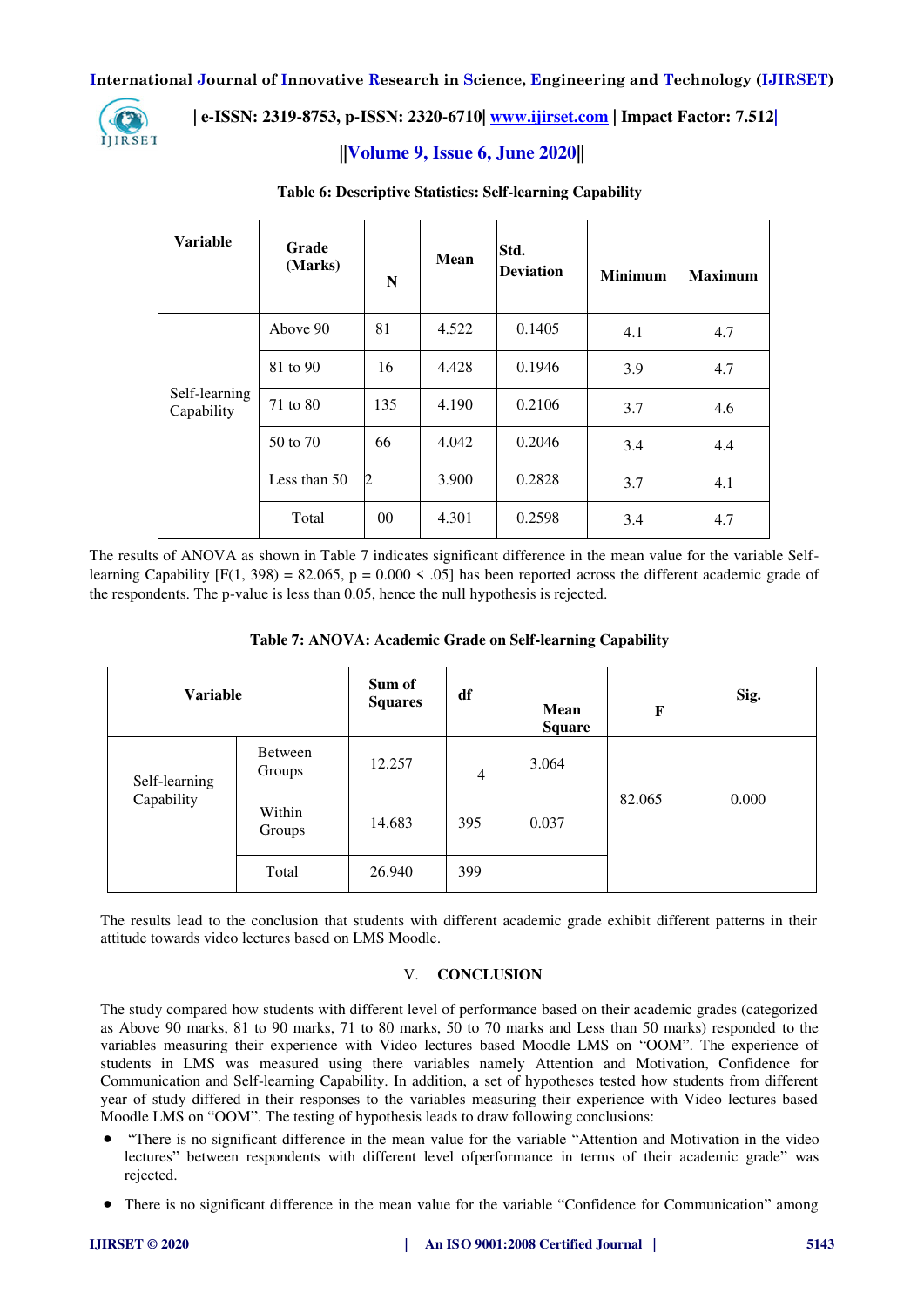

 **| e-ISSN: 2319-8753, p-ISSN: 2320-6710[| www.ijirset.com](http://www.ijirset.com/) | Impact Factor: 7.512|**

# **||Volume 9, Issue 6, June 2020||**

respondents with different level of performance in terms of their academic grade" was rejected.

 There is no significant difference in the mean value for the variable "Self-learning Capability" among respondents with different level of performance in terms of their academic grade" was rejected.

#### **IV.1 BENEFITS**

Descriptive Statistics given demonstrate that the gain of non-cognitive skills mentioned in the objectives has been achieved. The Hypotheses stated and verified confirm the gain of the non- cognitive skills mentioned in the objectives; The student responses through the self-assessment are established and reinforced by their performance in the various formative evaluation activities of the Moodle course.

The growth and development in the Elearning tools and technologies pose significant challenge and opportunities to the educators in designing the learning experiences to millennial students. The results of the data analysis has evidenced the improvement in non-cognitive skills of learning. It has been proved in the research that the students show a positive attitude toward the course on LMS Moodle environment.

#### **IV.2 LIMITATIONS**

Some of the limitations of the current research work are listed below:

- The course was administered only for a short period, a week covering a part of the subject Object Oriented Programming Systems(OOPS).
- Only few activities like "Quiz", "Assignment", "Forum" was included in Moodle LMS framework in this research.
- Only three non-cognitive skills was considered in this research.

#### **IV.3 FUTURE WORK**

- Longitudinal research can be carried out, in the sense, course can be administered for a longer duration;
- More relevant non-cognitive skills can be assessed.
- Same and more skills suited to different areas can be analyzed.
- Non-cognitive skills noted from Graduate Attributes as expected by Employers can be considered, and corrective measures can be taken which may result in the development of the students in 'career-based' areas along with cognitive outcomes.

### **REFERENCES**

- [1] Asiri, M. J., Mahmuda, R., Bakarc, K. A., &Fauzi, A., &Ayuba, M. (2012). Role of attitude in utilization of Jusur LMS in Saudi Arabian Universities. *Social and Behavioral Sciences, 64*,525-534.
- [2] Azevedo, R., Cromley, J. G., & Seibert, D. (2004). Does adaptive scaffolding facilitate students' ability to regulate their learning with hypermedia.*Contemporary Educational Psychology, 29*,344–370.
- [3] Bandura, A. (1994). Self-efficacy. In V. S. Ramachandran (Ed.), *Encyclopedia of human behavior* (Vol. 4, pp. 71- 81). New York: Academic Press. (Reprinted in H. Friedman [Ed.], *Encyclopedia of mental health*. San Diego: Academic Press,1998
- [4] Bloom,B.S.(1956).Taxonomyofeducationalobjectives.Vol.1:Cognitivedomain.*New York: McKay*,20-24.
- [5] Brunken, R., Plass, J. L., & Moreno, R. (2010). Current issues and open questions in cognitive load research. In J. L. Plass, R. Moreno, & R. Brunken (Eds.), Cognitive load theory (pp. 253e272). New York: Cambridge UniversityPress.
- [6] Bryant,S.M.,&Hunton,J.E.(2000).Theuseoftechnologyinthedeliveryofinstruction: Implications for accounting educators and education researchers. Issues in Accounting Education, 15(1),129-163
- [7] CEMCA (Commonwealth Educational Centre Media ForAsia) (2010) Quality Assurance of MultiMedia Learning Materials (Version 1.0), New Delhi:CEMCA.
- [8] Cerezo, R., Sanchez-Santill, M., &Paule-Ruiz, P., &Núnez, J. C. (2016). Students' LMS interaction patterns and their relationship with achievement: A case study in higher education. *Computers & Education, 96*,42-54.
- [9] Cheng,Y.M.,(2014).Extendingtheexpectation-confirmationmodelwithqualityandflow to explore nurses' continued blended e-learningintention.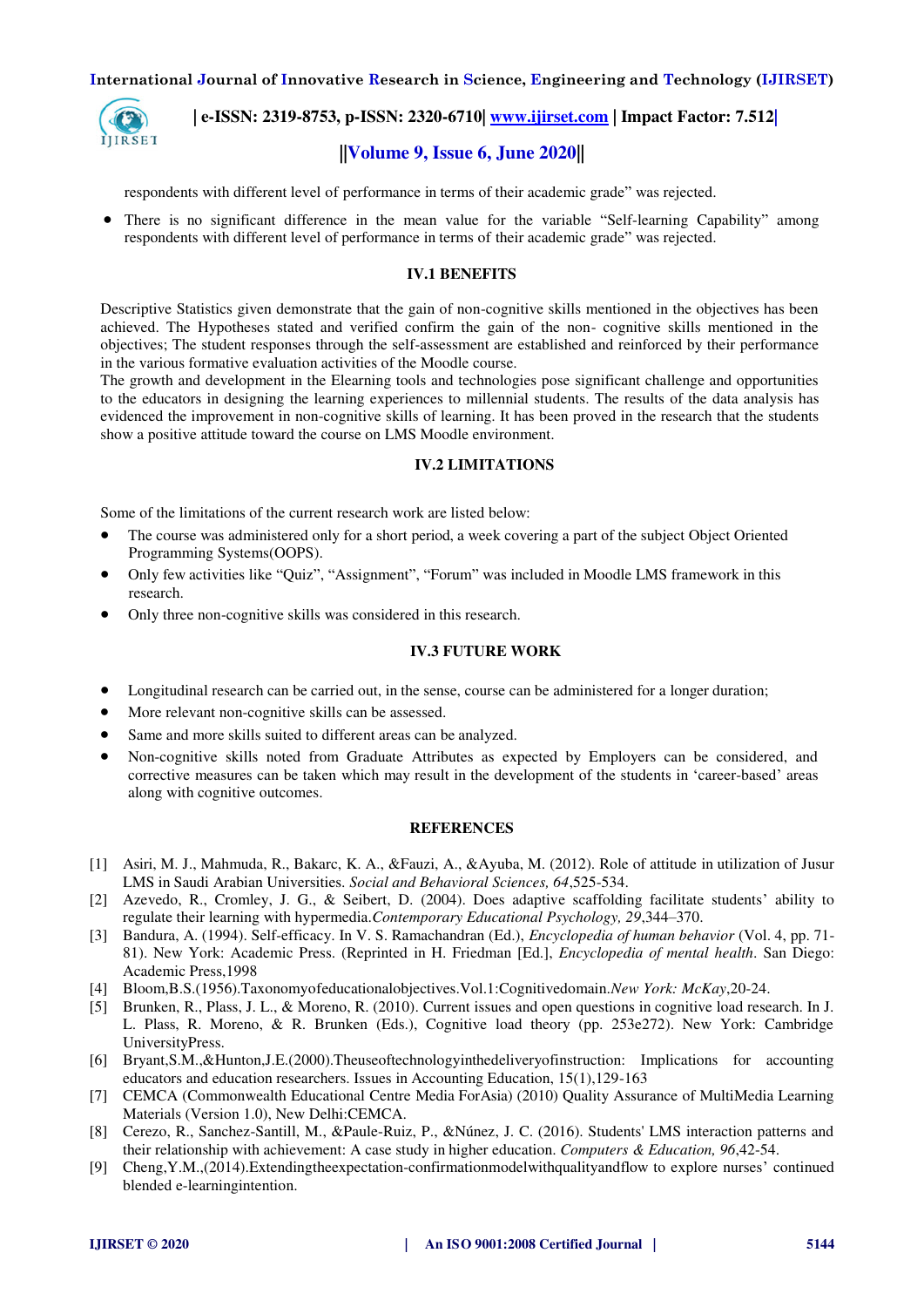

# **| e-ISSN: 2319-8753, p-ISSN: 2320-6710[| www.ijirset.com](http://www.ijirset.com/) | Impact Factor: 7.512|**

# **||Volume 9, Issue 6, June 2020||**

- [10] Cronbach, L. J. (1951). Coefficient alpha and the internal structure of tests. *psychometrika*, *16*(3),297-334.
- [11] De Smet, C., De Wever, B. Schellens, T., &Valcke, M. (2016). Differential impact of learning path based versus conventional instruction in science education, *Computers & Education, 99*,53-67.
- [12] Falleiro, S. S. (2013). A study of the effectiveness of Learning Management Systemon student engagement motivation and performance in highereducation.
- [13] Gagne,R.M.,Wager,W.W.,Golas,K.C.,Keller,J.M.,&Russell,J.D.(2005).Principles of instructional design. *Performance Improvement*, *44*(2),44-46.
- [14] Hamata,A.,Azmanb,H.,Noorc,N.,Bakard,K.,&Nore,N.(2014).EvaluationofanLMS forProductiveLanguageSkills.*SocialandBehavioralSciences,118*,134-139
- [15] Keller,J.M.(1987).DevelopmentanduseoftheARCSmodelofinstructionaldesign.*Journal of instructional development*, *10*(3), 2.
- [16] Koohang, A., & Harman, K. (2005). Open source: A metaphor for Elearning. *Informing Science*,*8*.
- [17] Krejcie, R. V., & Morgan, D. W. (1970). Determining sample size for research activities. *Educational and psychological measurement*, *30*(3),607-610.
- [18] Lepper, M., &Wolverton, M. (2004). The wisdom of practice: Lessons learned from the study of highly effective tutors. In J. Aranson (Ed.), *Improving academic achievement: Impact of psychological factors on education* (pp. 135–158). New York, NY: Academic Press.
- [19] Lucka, L., Hashimb, F., Din, S. (2012). A creative and literary writing digital LMS in supporting writers' group learning and knowledge sharing among creative writers. *Social and Behavioral Sciences, 67*,238-249
- [20] Magno, C., &Ocampo, J. C. (2015). A metanalysis on the standards-based assessment of students' school readiness in an open high school program. *Journal of SBA Research, 3*, 25-34
- [21] Ministry of Electronics and Information Technology (MEITY) (2018). e-Learning. Retreived from [https://meity.gov.in/content/e-learning.](https://meity.gov.in/content/e-learning)
- [22] Mo, D., Huang, W., Shi, Y., Zhang, L., Boswell, M., &Rozelle, S. (2015). Computer technology in education: Evidence from a pooled study of computer assisted learning programs among rural students in China. *China Economic Review, 36*,131–145
- [23] Moallem,M.(2004).Distancelearninganduniversityeffectiveness:ChangingEducational Paradigms for Online. *Information Management, 17* (3/4), pp.27-29.
- [24] Moos, D. C., &Azevedo, R. (2006). The role of goal structure in undergraduates' use of self-regulatory variables in two hypermedia learning tasks. *Journal of Educational Multimedia and Hypermedia, 12*(2),117–134.
- [25] Moos, D. C., &Azevedo, R. (2008). Monitoring, planning, and self-efficacy during learning with hypermedia: The impact of conceptual scaffolds. *Computers in Human Behavior, 24*,1686-1706.
- [26] Moreno, R. (2009). Learning from animated classroom exemplars: The case for guiding student teachers' observations with metacognitive prompts. *Journal of Educational Research and Evaluation, 15*,487-501.
- [27] Murphy, K. P., & Alexander, P. A. (2000). A motivated exploration of motivation terminology. *Contemporary Educational Psychology, 25*,3-53
- [28] Naveh, G., Tubin, D., &Pliskinm, N. (2010). Student LMS use and satisfaction in academic institutions: The organizational perspective. *Internet and Higher Education, 13*, 127-133.
- [29] Nunnally, J.C. (1978). *Psychometric Theory*, McGrawHill, New York,NY.
- [30] Palinkas, L. A., Horwitz, S. M., Green, C. A., Wisdom, J. P., Duan, N., &Hoagwood, K. (2015). Purposeful sampling for qualitative data collection and analysis in mixed method implementation research. *Administration and Policy in Mental Health and Mental Health Services Research*, *42*(5),533-544.
- *[31]* Rashid, T., &Asghar, H. (2016). Technology use, self-directed learning, student engagement and academic performance: Examining the interrelations, *ComputersinHuman Behavior, 63*, 604-612
- [32] Reddy, L. (2018). Unit-8 Development of eLearning Resources. IGNOU.
- [33] Rodrigues, J.J.P.C., Sabino, F.M.R., & Zhou, L. (2011). Enhancing e-learning experience with online social networks. *IET Commun., 5*(8), 1147–1154.
- [34] Rosenthal, R.,&Rosnow,R.L.(1984).ApplyingHamlet'squestiontotheethicalconduct of research: A conceptual addendum. *American Psychologist*, *39*(5),561.
- [35] Rymanova, I., Baryshnikova, N., &Grishaeva, A. (2015). E-course based on the LMS moodleforEnglishlanguageteaching:Developmentandimplementationofresults.*Social and Behavioral Sciences, 206*,236-240.
- [36] Sung, E., & Mayer, R. E. (2013). Online multimedia learning with mobile devices and desktop
- [37] Teddlie, C., & Yu, F. (2007). Mixed methods sampling: A typology withexamples.*Journal of Mixed Methods Research, 1,* 77-100.